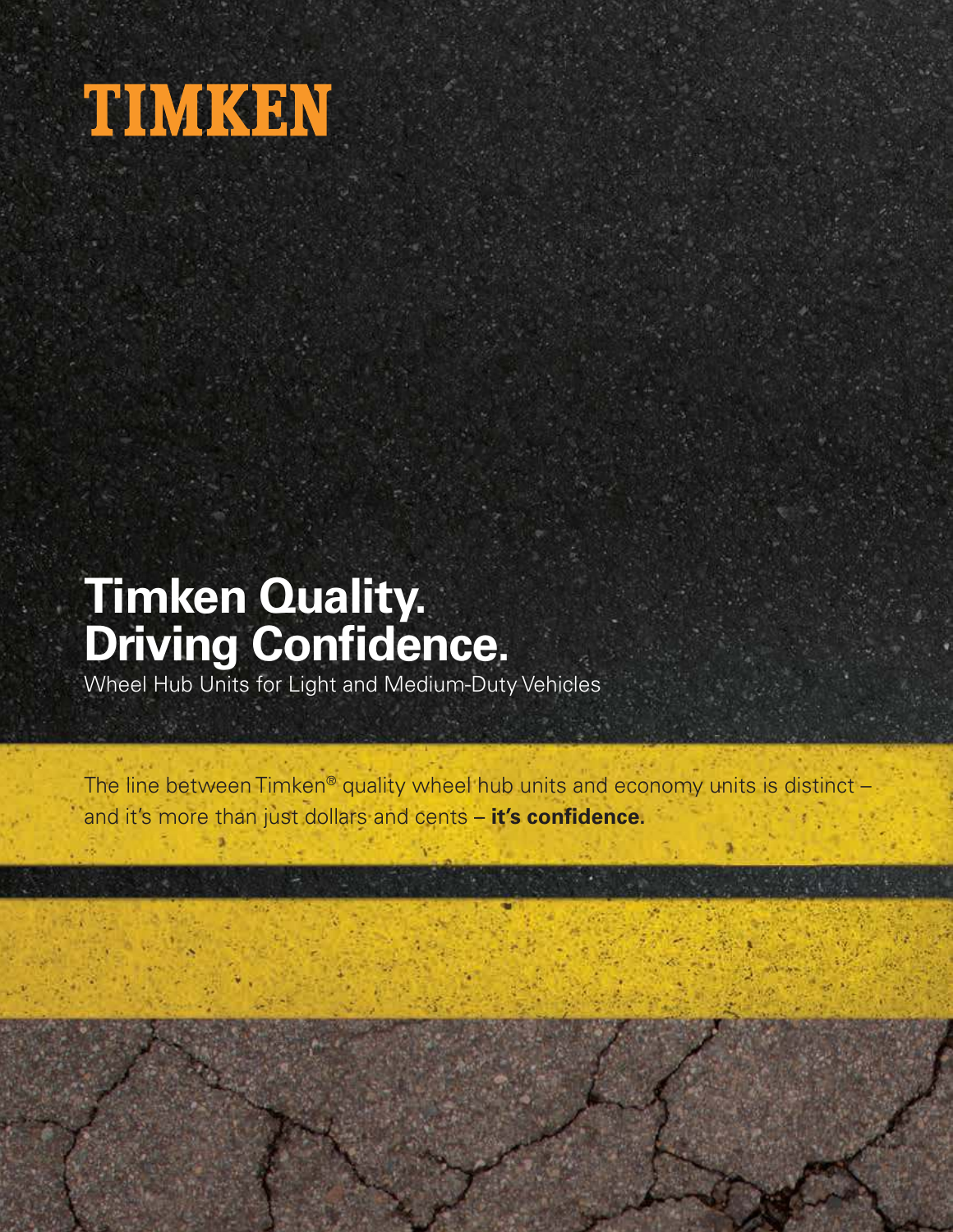### **Quality = Confidence:Timken® Quality Wheel Hub Units**

Although economy wheel hub units may save money up front, they can cause repair shops to suffer long-term costs – comebacks, unsatisfied customers, increased liability and lost business – **negatively affecting their bottom lines and reputations.**

At Timken, we believe that quality wheel hub units for light and medium-duty vehicles **must deliver more.** With our application and engineering expertise, comprehensive service and support, and a strong reputation for quality, we design Timken premium wheel hub units to **improve the efficiency, safety and reliability** of automotive applications. Recommend Timken quality and expertise to help build your customers' confidence in you and grow your business.

#### **Smoother Ride**

Low runout reduces noise and vibration, **improving braking performance**.

#### **Longer Bearing Life**

Premium seals feature a reinforced outer case, ribbed rubber inner diameter, an internal contamination exclusion system and vent holes to help **prevent installation damage, promote positive sealing and enhance seal life and durability**.

#### **Improved Fuel Efficiency**

Well-engineered premium bearings have precision profiles, uniform internal geometry and enhanced surface finishes to **increase loadcarrying capacity, extend bearing life and improve fuel efficiency**.

#### **Enhanced Safety**

Advanced Sensor Technology monitors wheel speed for Anti-lock Braking Systems (ABS). **Sensors are thoroughly tested.**

#### Custom-designed alloy steel promotes **longer hub life**. **Stronger Performance**

#### **Simplified Installation**

Precision fits between raceway and hub barrel control internal bearing clearances to help **maintain proper bearing setting**.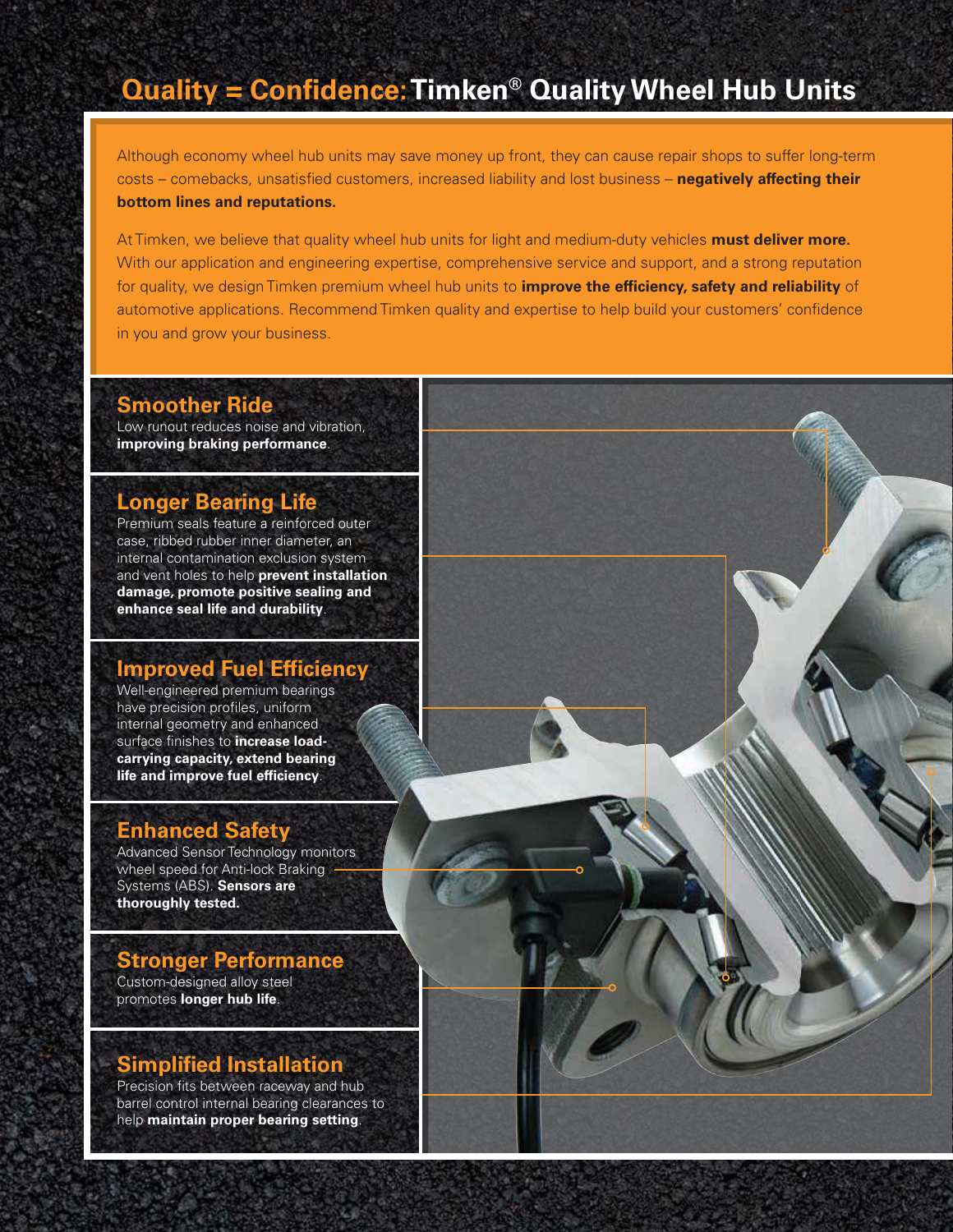



#### **22**<br> **22**<br> **22**<br> **22**<br> **22**<br> **23**<br> **23**<br> **23**<br> **23**<br> **23**<br> **23**<br> **24**<br> **24**<br> **24**<br> **24**<br> **24**<br> **24**<br> **24**<br> **24**<br> **24**<br> **24**<br> **24**<br> **24**<br> **24**<br> **24**<br> **24**<br> **24**<br> **24**<br> **24**<br> **24**<br> **24**<br> **24**<br> **24**<br> **24**<br> **24**<br> **24**<br> **24**<br> Timken® Wheel Hub Units **Last Twice as Long** as Economy-Line Competitors'

hub units against competitive economy-line products. The bearings were for the same vehicle application and were evaluated using the same test conditions.



Information derived from Timken Standard Hub/Bearing Accelerated Durability Rig<br>Test. Testing methods accepted by original equipment manufacturers. (SP450300,<br>513200). \*Weibull life based on statistically small sample size

# **#1**REASON

#### technicians choose premium wheel hub units - **no comebacks**

#### **Installing economy wheel hub units can lead to comebacks** – costing technicians hundreds of dollars per

year in lost labor, lost opportunities for new business, replacement units and loss of customer confidence.

**Economy wheel hub units can waste time and money, but even worse, can jeopardize driver and passenger safety.**

**Rough Ride:** Excessive runout results in brake noise, pulsation and reduced brake life.

**Premature Bearing and Seal Wear:** Economy seals can allow lubricant contamination, reducing bearing and seal life.

**Reduced Bearing Life:** Poor surface finishes and profiles can inhibit lubrication flow and distribute loads unevenly, leading to bearing damage or failure.

**Unsafe Conditions:** Faulty sensors result in decreased ABS performance, unsafe conditions and comebacks.



**Excessive Wear :** Lower quality materials lead to cracks, raceway damage and potentially unsafe conditions.



**Poor Performance:** Bearing cone can turn on the hub barrel, which changes the bearing setting – promoting vibration, excessive noise and premature wear.